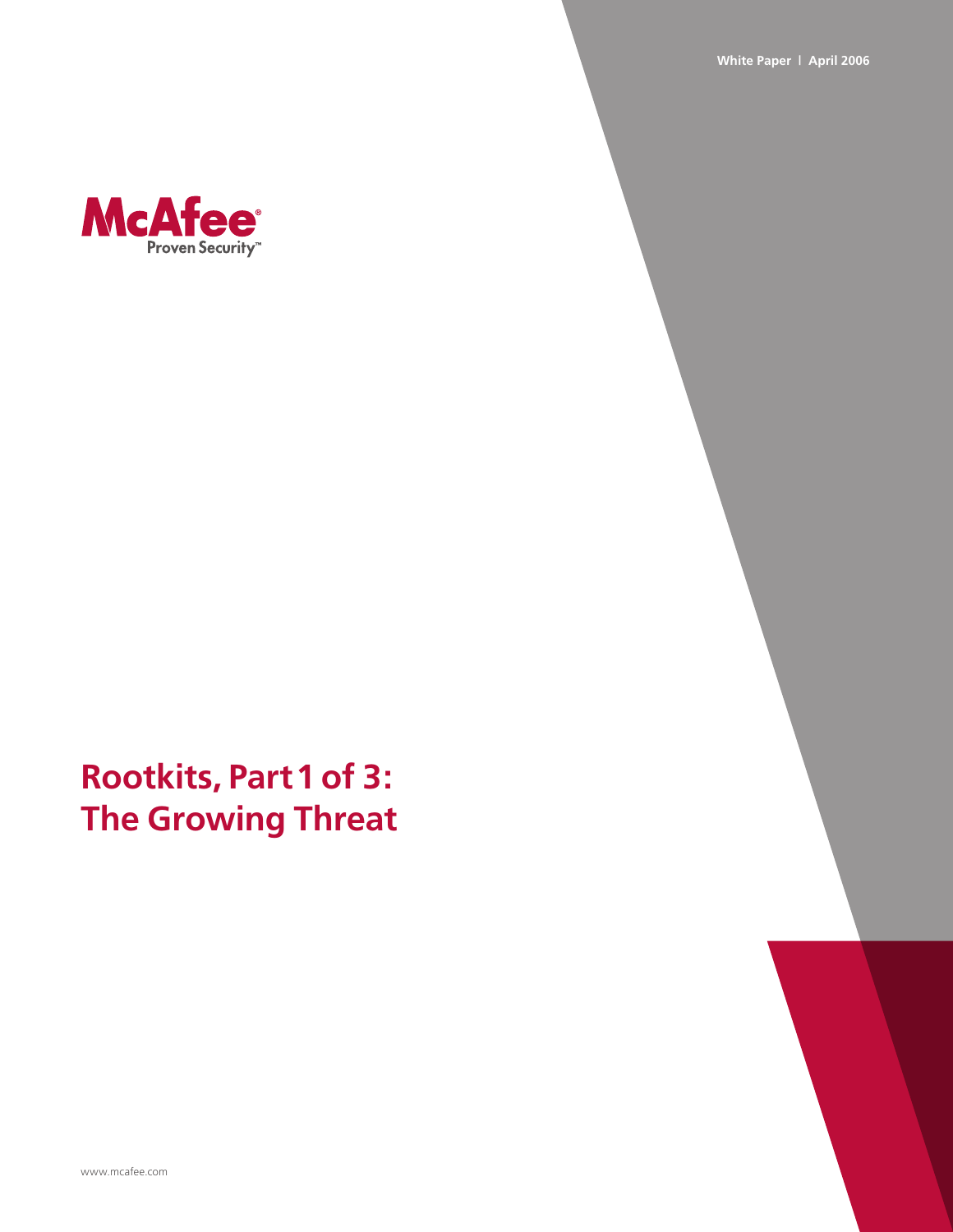#### **Table of Contents**

| Key Findings                                         | ₹        |
|------------------------------------------------------|----------|
| Abstract                                             | 3        |
| A Brief History of Stealth Malware (a.k.a. Rootkits) | 3        |
| Rootkits, Malware, and Controversy                   | $\Delta$ |
| Rootkit Technology Trends                            | 5        |
| Works Cited                                          | 7        |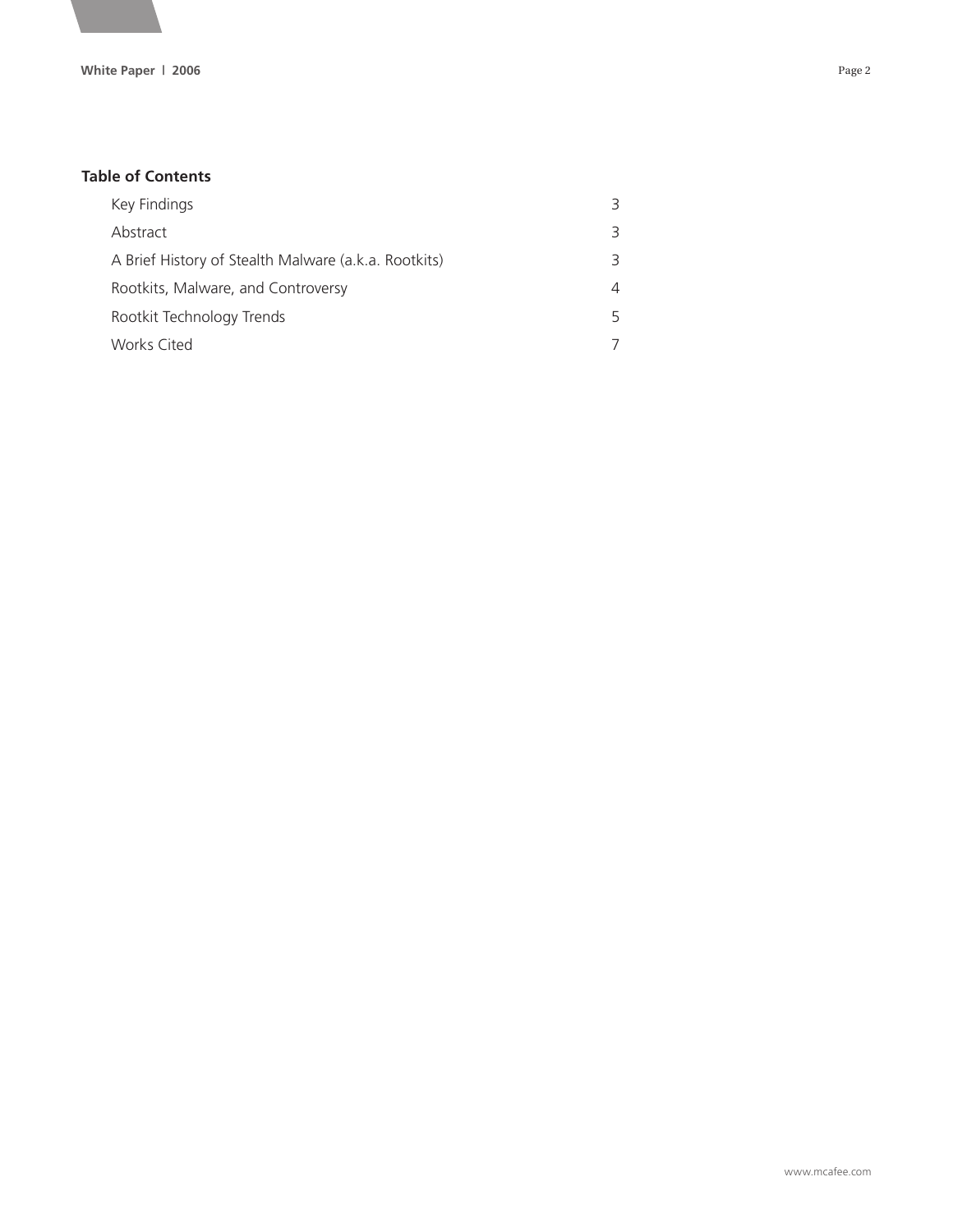## **Key Findings**

- 1. In just three short years, the use of stealth techniques in malicious software (malware) has grown by more than 600 percent.
- 2. From 2000 to 2005, rootkit complexity grew by more than 400 percent, and year-over-year, Q1 2005 to 2006, complexity has grown by more than 900 percent.
- 3. The share of Linux-based techniques has gone from a high of roughly 71 percent of all malware stealth components in 2001 to a negligible number in 2005, while the number of Windows®-based stealth components has increased by 2,300 percent in the same time period.
- 4. The "open-source" environment, along with online collaboration sites and blogs, is largely to blame for the increased proliferation and complexity of rootkit components.
- 5. Malware authors find the Windows platform an attractive target not only because of its massive installed based but also because of the exciting technical challenge it presents with its many undocumented application programming interfaces (APIs).
- 6. Products employing stealth techniques are not necessarily rootkits by themselves, but the practice is aiding and abetting the spread of malware, helping it to spread further than it would otherwise.

#### **Abstract**

Rootkits are a pervasive and evasive threat to today's systems. Increasingly sophisticated stealth techniques make detecting rootkits and stopping the damage they cause a significant challenge. In this paper, we distinguish between stealth techniques that are simply strategies for concealing files, processes, and activities, and the term *rootkit*, which has come to be associated with malware that conceals its activities. Also, we look at the history of stealth and rootkit technologies to better understand how these threats evolved. We analyze the underlying motivations and technologies driving the growing use of rootkits, examine recent trends, and offer a perspective on the future of this relatively new form of malware.

## **A Brief History of Stealth Malware (a.k.a. Rootkits)**

Originally, a rootkit was simply a collection of tools that enabled administrator-level access (also known as *root* access in the Unix world) to a computer or network. The term referred to a set of recompiled Unix tools, including *ps*,

*netstat*, *ls*, and *passwd*. Because these same tools could be used by an attacker to hide any trace of intrusion, the term rootkit became associated with stealth. When these same strategies were applied to the Windows environment, the rootkit name transferred with them. Today, rootkit is a term commonly used to describe malware—such as Trojans, worms, and viruses—that actively conceals its existence and actions from users and other system processes.

The practice of hiding malware from the prying eyes of users and security products dates back to the very first PC virus, *Brain*, 1 which was released in 1986. *Brain* escaped detection by intercepting PC boot-sector interrogations and redirecting the read operations to elsewhere on the disk. Virus authors soon recognized that the longevity of any virus was critically dependent upon such stealth techniques when, in 1987, the *Lehigh* virus<sup>2</sup> was quickly contained after its release because it made no such attempt to hide its presence.

Malware authors continued to develop ever more complex DOS viruses throughout the late 1980s and early 1990s, adding innovative stealth techniques to mask detection. Two of the most common methods involved intercepting and replacing BIOS disk I/O interrupts for read (INT 13) calls with modified results, and continuously disinfecting a disk sector whenever a program — including a virus scanner started up, then reinfecting the disk sector when the program execution concluded. The boot-sector virus *Tequila*, 3 released in 1991, and the file-infecting virus *1689 Stealth*, 4 introduced in 1993, used these techniques to hide their increased file lengths, concealing this otherwise obvious indicator of infection. Later DOS viruses intercept higherlevel functions, such as DOS driver calls, to mask their presence or maintain infection.

The emergence of Windows in the mid-1990s brought with it immunity to DOS viruses and a brief dormancy for stealth innovation. Before they could devise ways to circumvent its defenses, virus authors first had to learn to use Windows' APIs and protected memory architecture. In late 2001, the lull in stealth activity ended with the appearance of the Trojans *NTRootkit*<sup>5</sup> and, later in 2003, *HackerDefender*. 6 These Trojans hooked the operating system at a very low level of function calls, allowing them to conceal their presence.

As the computing environment has evolved, so have stealth technologies. Deceptive naming conventions, network manipulation, and other techniques have been developed to hide malware in plain sight. Renaming an infected file so that it appears to be a legitimate system or user file is one of the simplest, yet most effective of these approaches. The Trojan *scvhost.exe* or *svehost.exe* could reside in the Windows *system32* directory along with the original file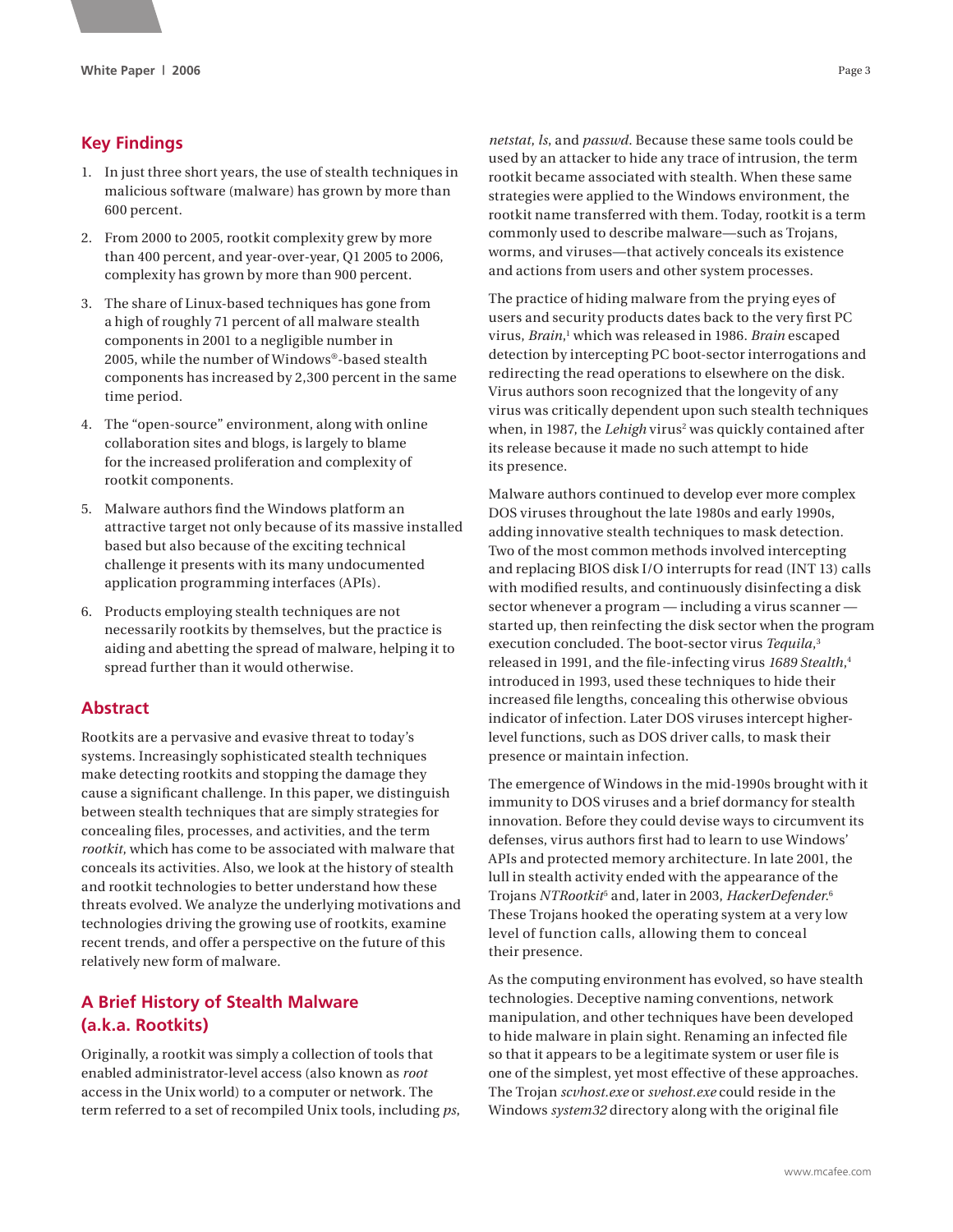named *svchost.exe*. Additionally, a Trojan named *svchost.exe* can execute from the *Windows* or *WINNT* directories. The close resemblance to the legitimate file names in the first case, and a user's lack of knowledge that the original file location should be in the Windows *system32* directory in the second, trick a user into believing the Trojan files can be trusted.

The advent of the Internet brought new opportunities and capabilities to both attackers and defenders. For malware authors, it added new propagation vectors and masses of exploitable victims. For system defenders, it provided new means of real-time network detection with intrusion prevention system (IPS) devices and other trafficmonitoring equipment to watch for the telltale signs of malicious activity.

Today, effective stealth technology must hide or protect files, processes, and registry entries. Increasingly, malware must also hide its tracks by manipulating raw packets on the network, TCP/IP stack, TCP/IP protocol,<sup>7</sup> and BIOS<sup>23</sup> to evade some of the more advanced security technologies.

#### **Rootkits, Malware, and Controversy**

Malware comes in many forms. There are, however, explicit differences between viruses, Trojans, worms, and potentially unwanted programs (PUPs). Viruses, like their biological analogues, are self-replicating programs that can also steal confidential information, block system resources, destroy information, or perform other malicious acts. Trojans are programs that appear to be benign or even useful software applications on the surface, but harbor malicious code within. While Trojans are not self-replicating, they can cause an infected computer to download other malware that is. Worms are malware that replicate by spreading copies of themselves through a shared network, floppy drives, or even USB drives, often autonomously without human intervention. Although similar to Trojans and other malware in that they often steal confidential and private information, PUPs are distinct because they are installed and executed with the tacit approval of the user.

Stealth technology, however, is not the exclusive domain of malware. PUPs and commercial software applications are increasingly employing stealth technologies to prevent their removal. In April 2005, *Adware-Isearch*<sup>9</sup> was one of the first adware found to use stealth technology. Since then, several others have been discovered, including *Apropos*, 10 Qoolaid,<sup>11</sup> and *DigitalNames*,<sup>12</sup> all of which were reclassified as Trojans because they posed a significant threat to the user.

It is tempting to classify all software that employs stealth techniques as rootkits, but to do so would dilute the clarity and power of the description. McAfee® and others have

adopted this point of view, classifying commercial software that employs stealth techniques as PUPs rather than rootkits. However, others in the security community argue that any use of stealth is unwarranted and is therefore worthy of the term rootkit and its negative connotation.<sup>13,14,15</sup> This somewhat academic debate erupted into a highly publicized controversy when Mark Russinovich posted a finding to his blog on October 31, 2005.28 Sony BMG's digital rights-management software, *Extended Copy Protection (XCP)*, came under fire because it employed stealth technologies and made computers vulnerable to attack. In late 2005, McAfee AVERT™ Labs recognized the potential that this commercial application had to be used for malicious purposes and began classifying the program as a PUP.

*XCP* features a device driver implementation that includes kernel-level privileges. This driver hides digital rightsmanagement files and processes so that the user cannot disable them and make illegal copies of music files. This protection was achieved by writing kernel code that would hide any file, folder, or process starting with the string "\$sys\$." Unfortunately, any malware similarly named with this same string would also be hidden from most virus scanners.

As might be expected, malware authors have seized this opportunity and are writing programs that use the Sony-installed software to hide their files. For example, variants of the *W32/Brepibot* worm,<sup>17</sup> which was reported in November 2005 and spread through Internet Relay Chat (IRC) channels, have been found that exploit this weakness.

This commercial application calls into question the utility of labeling all programs that employ stealth technologies as rootkits. If stealth is becoming a mainstream software practice, then the term *rootkits* is perhaps better served by reserving it exclusively for malware that employs stealth techniques. McAfee and others have adopted this position, and thus classify *XCP* simply as a PUP and not a rootkit.<sup>18</sup>

The controversy over stealth techniques continues today. On January 10, 2006, less than two months after the public disclosure of *XCP*, the storm struck at the heart of the anti-virus community with the revelation that Symantec had used stealth techniques in one of its products to hide a directory named *NProtect*. 19 While less of a potential security risk than *XCP*, *NProtect* still shields files in a directory hidden from anti-virus scanning. Malware authors could theoretically protect their files by placing them in the *NProtect* directory. Symantec defends its use of stealth techniques as an important tool in the fight against malware, but many in the community chastise it for adopting and legitimizing the very technologies that its adversaries are distributing and promoting.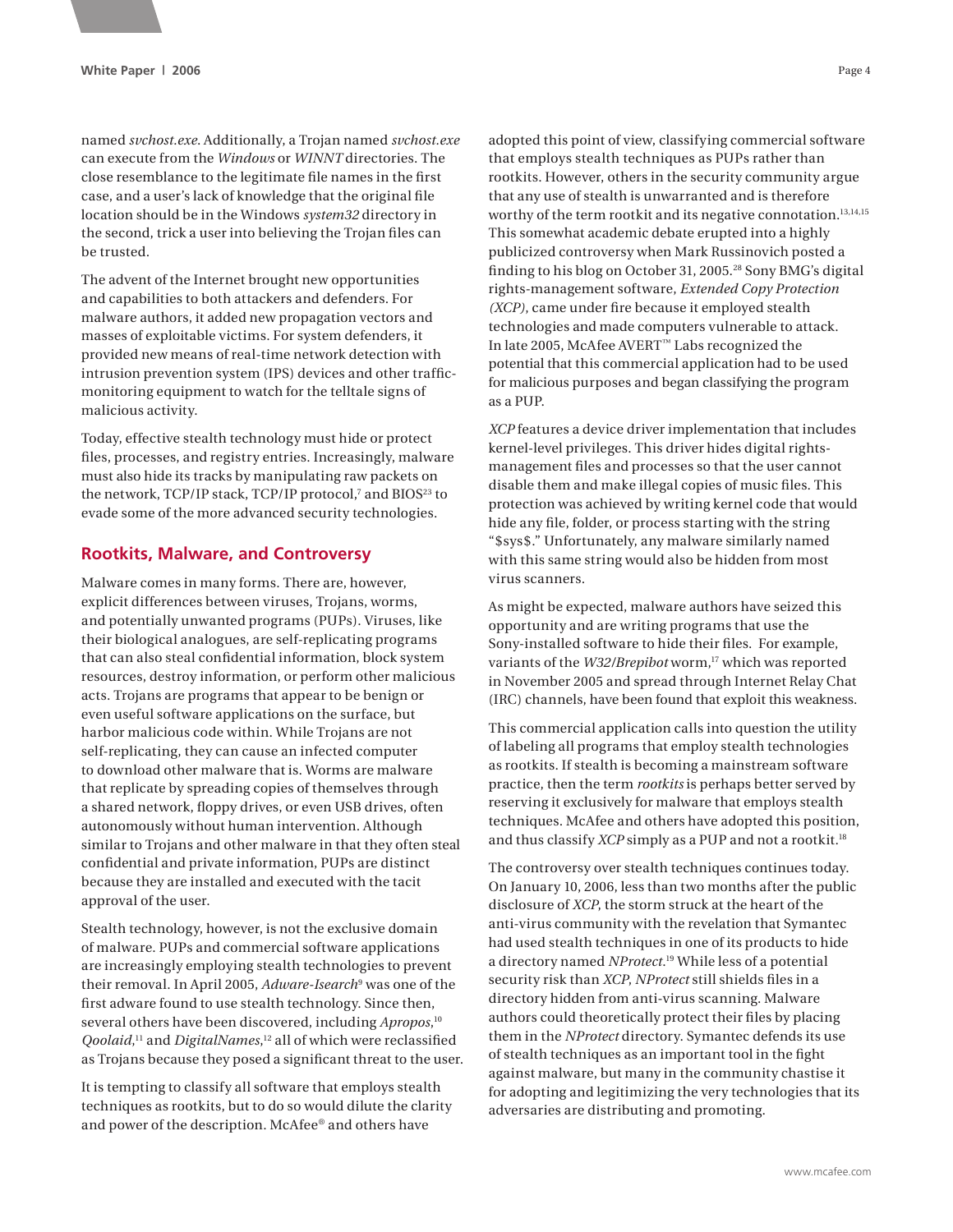The disclosure that the Kaspersky Anti-Virus (KAV) engine<sup>24</sup> employed iStreams technology continued the debate regarding stealth techniques in commercial software. iStreams technology improves the KAV scanner's performance by storing the checksum of files that have already been scanned in NTFS alternate data streams (ADS). Kaspersky claimed that hiding the NTFS streams did not pose any threat, since it is the program's internal data and so will rebuild itself if overwritten by any malicious code or data.20 Although this data-hiding technique did not pose any major security risk, it too was rebuked in the media.

## **Rootkit Technology Trends**

In this section, we discuss the reasons behind the increase in rootkit adoption and diversity, the motivation driving rootkit writers, and the technological trends that will shape the future of rootkits.

#### *Trend 1: Rootkits spread beyond Trojans to other forms of malware and PUPs*

Over the past three years, the incidence rate of stealth technology in malware, PUPs, and commercial applications has more than sextupled. As Graph 1 shows, the use of stealth technologies was no longer the exclusive domain of Trojans in 2005, turning up in other forms of malware, as well as PUPs and commercial applications.



*Graph 1: Growing prevalence of stealth techniques in software*

The sudden rise of stealth technologies may be attributable to online collaborative research efforts. Web sites, such as *www.rootkit.com,* contain hundreds of lines of rootkit code.

All of it, plus binary executables, are readily available for injection into malware. Several rootkits observed in the wild are directly borrowed or modified from the stealth technologies found on these Web sites. Some examples include *AFXrootkit*, *NTRootkit*, *FURootkit*, *He4Hook*, and *PWS-Progent*. Even worse, blog entries found on the sites sometimes go so far as to teach readers how to evade virus scan detection by compiling source code themselves, writing, "Now, that's not very creative, guys you can compile source, right? Well, for what it's worth, that means virus scanners will look for that exact file, and a simple change here or there might make it slip by the ol' virus scanner. At least for a while."13

#### *Trend 2: Rootkit sophistication is increasing*

Collaboration does more than just spread stealth technologies. It also fosters the development of new and more sophisticated stealth techniques. One measure of complexity is the number of component files in a software package. For example, if a rootkit package named *a.exe*  installs the files *b.exe*, *c.dll*, and *d.sys*, in which *d.sys* installs the rootkit's stealth component, the total number of components is counted as four. We make the assumption that *d.sys* is hiding or protecting other files in the package. Graph 2 illustrates the increasing complexity of rootkits over the past six years. The complexity of known rootkits increased by nearly 200 percent in 2005. By comparison, only 60 stealth components were submitted to McAfee AVERT in the first three months of 2005. This number rocketed to 612 components in the first three months of 2006, an increase of over 900 percent. While the number of samples submitted grew as well, the vast majority of that growth is attributable to the increasing sophistication of rootkit technology.



Source: McAfee AVERT Labs

*Graph 2: Distribution of stealth techniques across software families*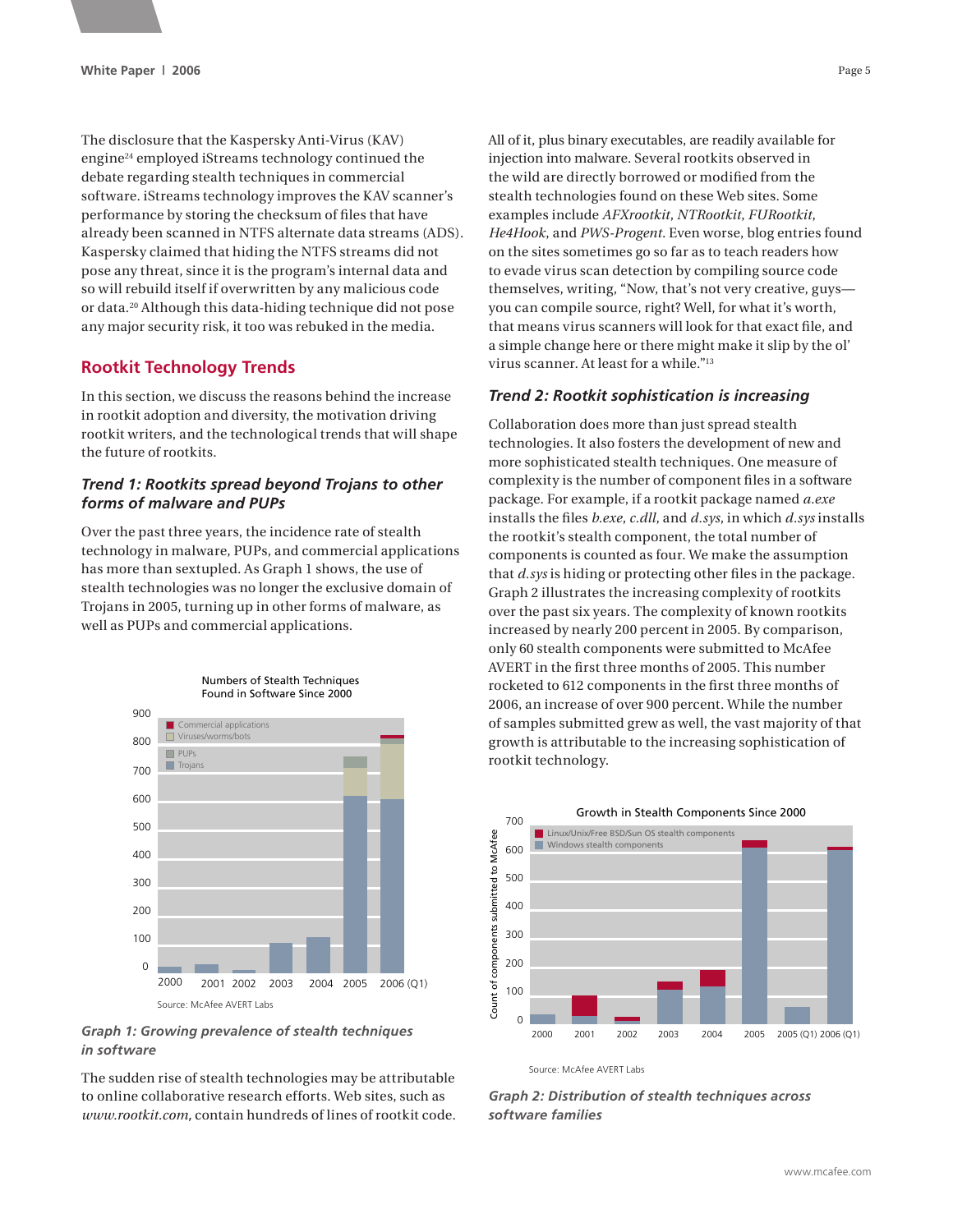## *Trend 3: Embedded Windows rootkits become dominant*

Most of the rootkit activity observed today are targeted at the Windows platform. After peaking at nearly 70 percent in 2001, Linux-based stealth activity is now negligible. While Linux-based rootkits will almost certainly remain, Windows-based rootkits will clearly dominate the landscape for the foreseeable future, due primarily to the popularity of Windows and the technical challenge presented by the many undocumented Windows APIs.

Graph 3 illustrates the growth of "pure-form" rootkits on Windows, $F_1$  and the trend toward embedding them in other malware categories. First observed in 2001, *NTRootkit* and its variants were present in the wild until 2005. The rootkits *HackerDefender*, *AFXRootkit*, and *PWS-Progent*  first appeared in 2003. *HackerDefender* has shown strong growth in recent years, while variants of *AFXRootkit* and *PWS-Progent* were detected as recently as the end of 2005. Relatively advanced rootkits, such as *FURootkit*, are among the most prevalent today. Stealth technologies embedded with varying forms of malware, such as *Backdoor-CEB*, *AdClicker-BA*, *W32/Feebs*, *Backdoor-CTV*, *Qoolaid, PWS-LDPinch*, *Opanki.worm*, and *W32/Sdbot.worm*, have also been found in recent months.



Rootkit Components Found Since 2000

*Graph 3: Increasing numbers of components in rootkits*

### *Trend 4: Rootkit attack vectors found in both illegitimate and legitimate software*

The versatility of stealth technologies has driven their spread into nearly every known malware attack vector. Their popularity has even convinced commercial software vendors to begin employing them in their products. As seen in Figure 1, stealth technology injection vectors now span the spectrum of software delivery methods from exploits that require no user interaction to user-installed, trusted applications. Some examples of well-known rootkits and their attack vectors demonstrate this broad coverage. *Backdoor-BAC* has been distributed via spam e-mails, Trojan downloaders, and direct exploits.22 *HackerDefender*<sup>6</sup> is generally distributed via spam, bots, direct exploits, and peer-to-peer file-sharing applications. Some observed rootkits are downloaded via mass-mailing worms to create complex blended attacks. This was the case with *Backdoor-CEB*, 16 which was downloaded by *W32/MyDoom.bb*, 29 *W32/MyDoom.bc*,<sup>30</sup> and *W32/MyDoom.d.*<sup>31</sup> *FURootkit*<sup>32,3</sup> seems to be a favorite choice for bots such as *SDbot*<sup>34</sup> and *Opanki*<sup>35</sup> because of its highly complex structure and easy deployment. *W32/Feebs*<sup>36</sup> was among the first rootkits observed to spread through e-mail attachments, as well as peer-to-peer networks.

Bundled software that distributes adware is another common source of stealth technologies, usually in the form of PUPs. One such sample submitted to McAfee was named *build2.exe* and was detected as *Adware-Isearch*. 9 It bundled a desktop search utility and Firefox plug-in together and created icons that promoted the anti-spyware program spywareavenger (*www.spywareavenger.com*) and the anti-virus program VirusHunter (*www.virushunter.com*). However, the bundle also contained an adware program, *aBetterIntrnt*, which downloaded a utility. That utility then installed several more adware programs on the machine. Finally, *Adware-Isearch* dropped a kernel-mode rootkit to protect all of the newly installed files from being removed by either the user, an anti-virus scanner, or an anti-spyware scanner.<sup>21</sup>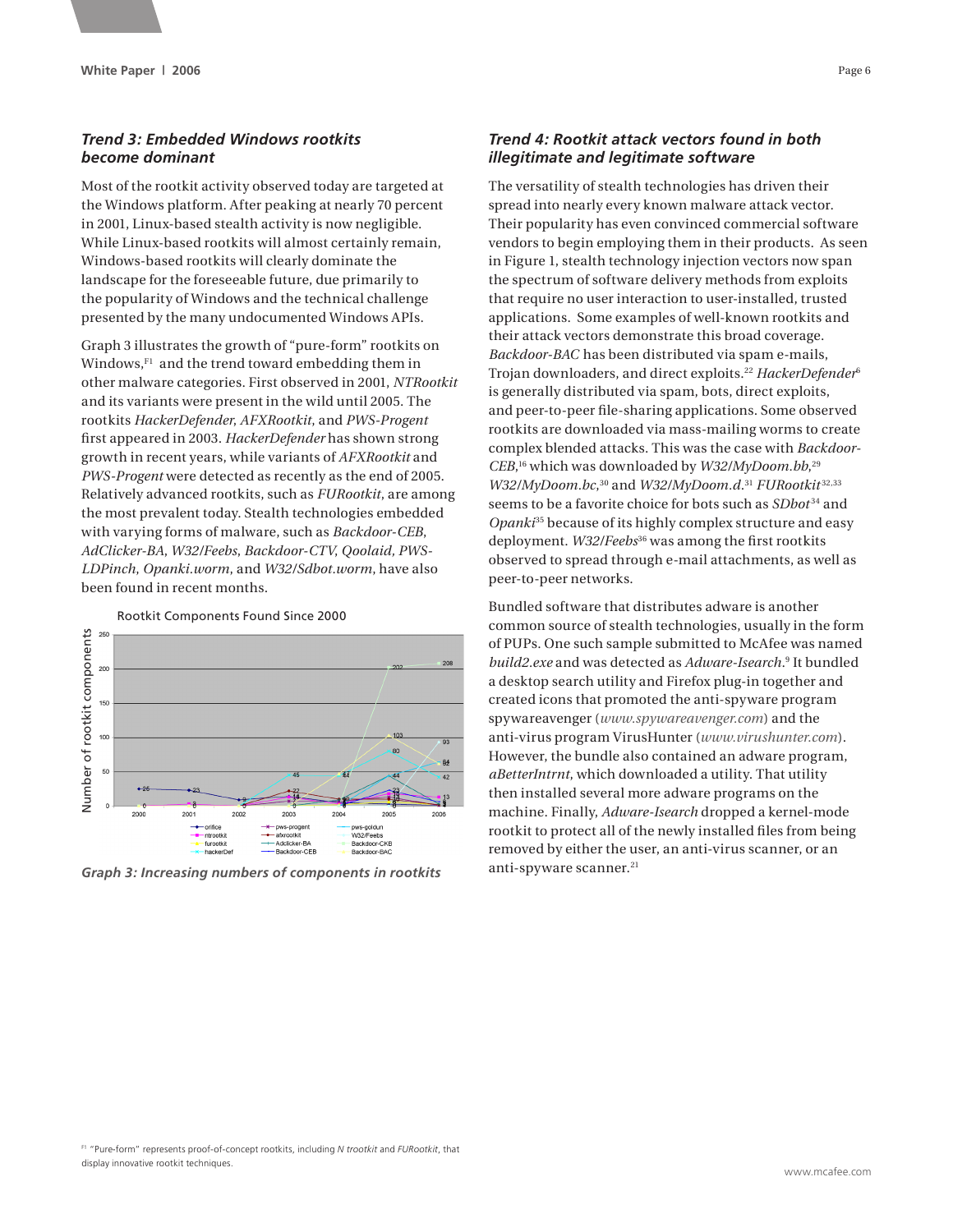Most recently, stealth technologies have spread through commercial software vectors, that is, trusted programs—as seen with the distribution of *XCP*. 18 Most users unknowingly permitted the installation of *XCP*'s stealth technology on their systems because they trusted the application and wanted to listen to copyrighted music on Sony CDs. In doing so, however, they created serious security vulnerabilities.



Adware

*Figure 1: Attack-vector diversity—Channels used by rootkits to propagate*

#### *Trend 5: Embedding stealth technology becomes easier*

With the availability of rootkit code and stealth-creation kits, malware authors can easily hide processes, files, and registries, without detailed knowledge of the target operating system. Figure 2 illustrates just how easy this is: the stealth-creation kit *Nuclear Rootkit*'s user interface simply requires a file or directory name and, with a click, uses various stealth techniques to create custom binary code that hides the file or directory, as well as ports, processes, and registry entries.

| ×<br>Files / Dirs Hide<br>Add the File or the Directory to Hide<br>0K<br>Cancel |      |
|---------------------------------------------------------------------------------|------|
| Manual<br>Create                                                                | Chec |

*Figure 2: Nuclear Rootkit's simplistic user interface*

Although the stealth-creation kit shown above is freely available for download, anyone can also buy highly complex and custom stealth-creation kits, such as *A-311 Death* and the gold edition of *HackerDefender*, for prices that range from about \$200 to \$2,000. The implications of this easy access were highlighted by *Backdoor-BAC*'s (alias *Haxdoor*  and *A-311 Death*) phishing success. The Trojan was able to gather thousands of bank personal identification numbers (PINs), passwords, and other sensitive information for its author. $22$ 

Motivated by financial rewards and faced with relatively inexpensive start-up costs, hackers and malware authors continue to write new rootkits that evade detection by anti-virus scanners and other security products. The online collaboration of these malefactors presents a significant challenge to the security community as the increasing sophistication of their malware makes it ever harder to prevent, detect, and remove these malicious programs.

## **The Future**

In 2004, McAfee recorded approximately 15,000 Trojans, out of which only 0.87 percent were Windows rootkits. In 2005, McAfee saw approximately 30,000 Trojans, but this time rootkits comprised a much more significant chunk, nearly two percent, corresponding to a nominal growth rate of almost 400 percent. Across all malware and PUPs, McAfee has seen a more than 900 percent year-over-year increase in rootkit components submitted in the first quarter of 2006.

Although a newer version of Windows (Vista) is expected soon, any drop in malware activity that might accompany its release—comparable, for example, to the lull witnessed with the release of Windows 95—would not be expected until widespread adoption had taken place. Thus, with the ease of deployment and growing popularity of rootkits among malware authors, we can predict that, in the coming two to three years, the growth of rootkits for the current